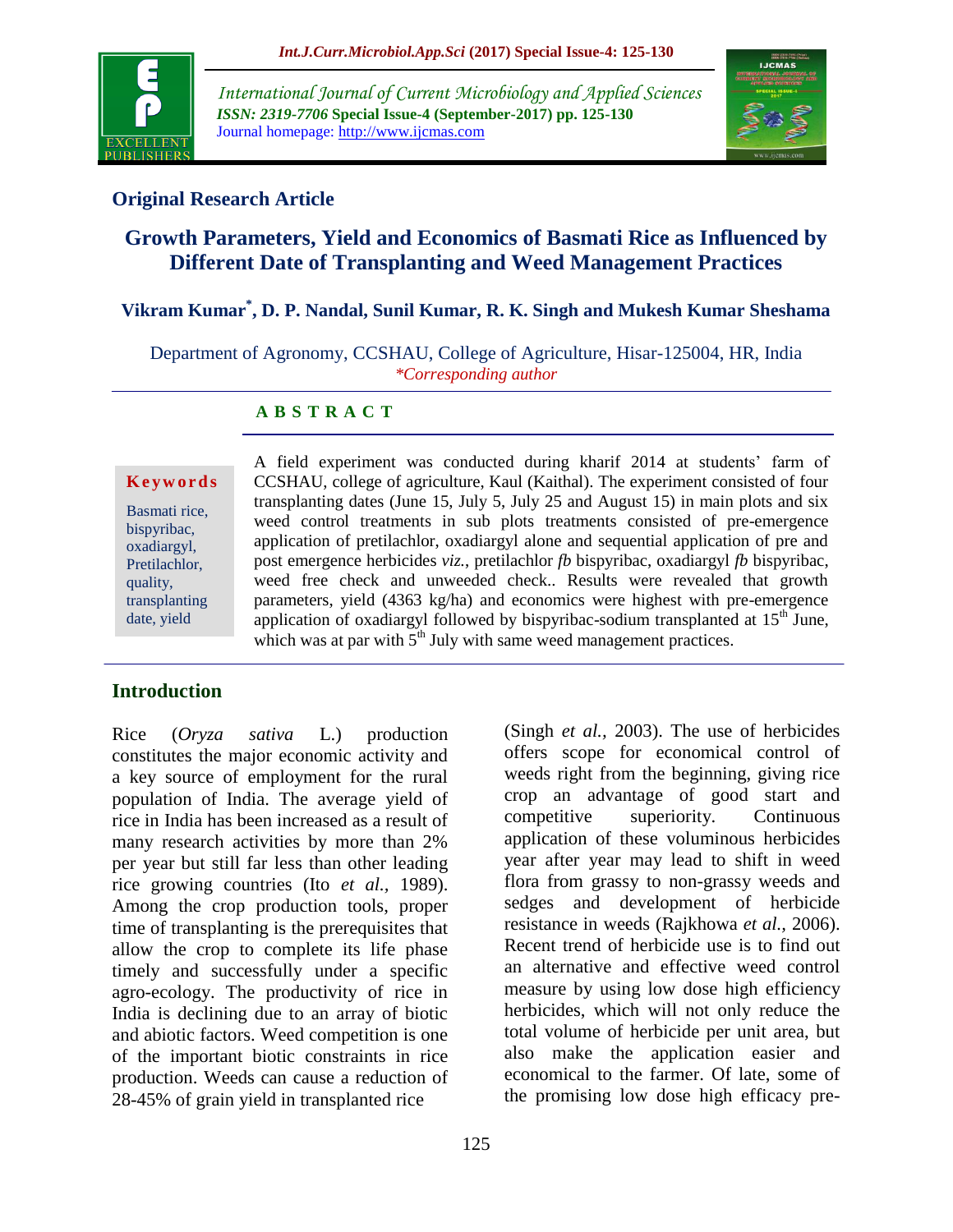and post-emergence herbicides are available for control of wide spectrum of weed flora in lowland rice (Moorthy, 2002).

#### **Materials and Methods**

The study was undertaken during 2014 at student's farm of CCSHAU, college of agriculture, Kaul (Kaithal), Hisar (latitude 29° 51' N, longitude 76° 41' E and altitude 241 metres above mean sea level). The soil of the experimental site was clay loam in texture with pH 8.2. It was moderately fertile, being low in organic carbon (0.32%), available N (161 kg/ha) and medium in available P (16 kg/ha) and high K (330 kg/ha). The experiment was laid out in split plot design with four date of transplanting and six weed management treatments in three replication. The treatments were,  $15<sup>th</sup>$ June,  $5^{th}$  July,  $25^{th}$  July and  $15^{th}$  August. The weed management treatment included, preemergence application of pretilachlor 1000 g/ha, oxadiargyl 100 g/ha alone and sequential application of pre- and postemergence herbicides *viz.*, pretilachlor 1000 g/ha+bispyribac 25 g/ha, oxadiargyl 100 g/ha+bispyribac 25 g/ha, weed free check and unweeded check. The date of transplanting were kept in main plot whereas; weed management treatments adjust in sub-plots. An uniform dose of 120 kg N + 60 kg P + 60 kg K + 5 kg Zn/ha was applied in all the treatments in the form of urea, DAP, MOP and ZnSO4, respectively. Half of total N and full dose of  $P_2O_5$ ,  $K_2O$ and Zn was applied as basal and remaining half dose of N was top dressed in two equal splits at active tillering and panicle initiation stage. Rice *cv* 'Pusa *basmati* - 1509' of 120 duration was used as test variety. The total rainfall received during crop season was 700 mm during crop period. Pre-emergence (just after sowing) and post-emergence (as per treatments) herbicides were applied with the help of a hand- operated knapsack sprayer fitted with flat-fan nozzle.

#### **Results and Discussion**

#### **Crop growth parameters**

Since rice variety Pusa *basmati* 1509 was transplanted at a hill spacing of 20 x 15 cm, therefore, plant population was  $33$  hills/m<sup>2</sup> for all the treatments. Plant height increased with advancement in crop age up to 90 DAT (days after transplanting). The highest increase in plant height was observed between 30 and 60 DAT and minimum increase from 60 to 90 DAT. Crop planted on June 15 caused a significantly better height than all of the delayed transplanting dates except July 5 which was statistically at par to the earlier. This might be due to longer vegetative period of the crop under early transplanting, due to which the plants accumulated more photosynthates which were utilized for growth of vegetative organs of the plant. Comparatively lower temperature conciding with panicle initiation under late planting resulted into shorter plants. Paliwal *et al.,* (1996) also reported that late planting reduced plant height of *basmati* cultivars. Among the weed management practices, weed free plots recorded significantly taller plants at 30, 60 and 90 DAT (63.2, 93.9 and 104.2 cm, respectively) which were at par to that recorded with application of oxadiargyl followed by bispyribac-sodium (61.6, 92.2 and 101.7 cm, respectively) and pretilachlor followed by bispyribac-sodium (60.7, 91.9 and 101.2 cm, respectively). The weedy check produced significantly shortest plants at 30, 60 and 90 DAT (55.8, 84.6 and 94.7 cm, respectively) compared to all other weed control treatments. These results are in agreement with Gistopoulos and Williams  $(2004)$ .

Higher number of tillers/ $m^2$  with the advancement of crop age up to 60 DAT but decreased towards maturity. The crop planted on June 15 which was statistically at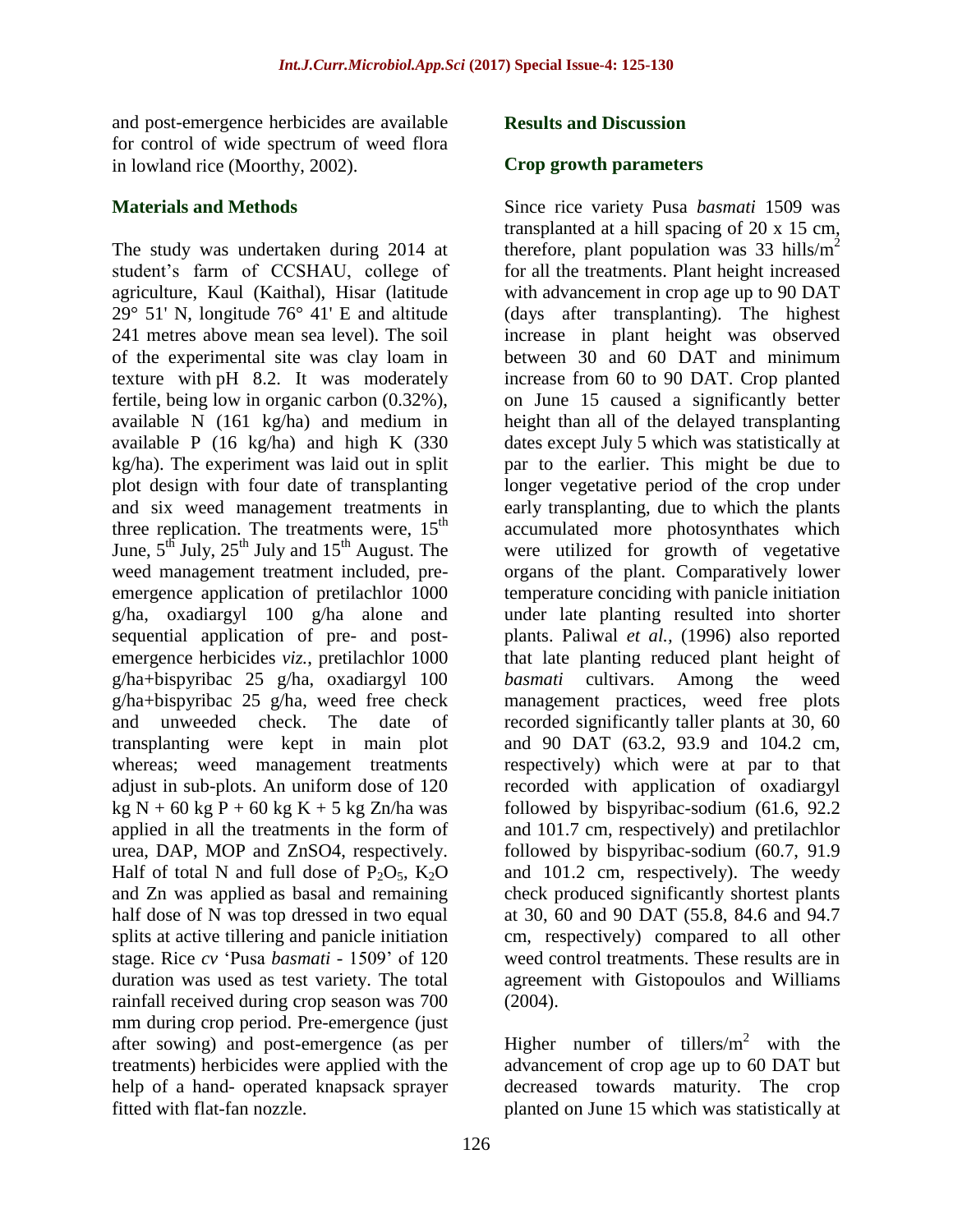par to July 5 planting, produced significantly higher number of tillers than delayed planting (July 25 and August 15). Sequential application of herbicide produced significantly more number of tillers/ $m^2$  than individual application of oxadiargyl and pretilachlor. Significantly lowest number of tillers was recorded under weedy check at all the growth stages (Lakshmi and Ramana 2008). This might be due to favorable environment for production of more number of tillers through reduced weed competition during critical periods and increased the availability of growth resources.

The dry matter accumulation increased with advancement of crop age. The highest increase in dry matter was observed between 30 and 60 DAT. At all the crop growth stages, crop planted on June 15 which was statistically at par to July 5 planting, produced significantly higher crop dry matter than delayed planting (July 25 and August 15).

In case of weed management practices, weed free treatment recorded highest crop dry matter accumulation at 30, 60 and 90 DAT (162, 665 and 964  $g/m<sup>2</sup>$ ) and it was at par to the application of oxadiargyl followed by bispyribac-sodium (160, 657 and 953  $g/m^2$ ) and pretilachlor followed by bispyribac-sodium (154, 629, and 914  $g/m2$ , respectively). These findings are in accordance with those of Subramanyam *et al.,* (2007).

The grain yield decreased significantly due to delayed transplanting. The crop planted on June 15 produced the highest grain yield (4346 kg/ha) which was statistically at par to July 5 planting. Among the all weed control treatments showed significant increase in grain yield over weedy check. Weed free treatment registered significantly highest grain yield (4516 kg/ha), than all other

treatments except oxadiargyl followed by bispyribac-sodium (4376 kg/ha). However, application of oxadiargyl followed by bispyribac-sodium was statistically similar to pretilachlor followed by bispyribacsodium. No interaction was observed between the dates of transplanting and weed management practices. This was mainly due to lesser crop weed competition for growth resources during entire crop growth period and promoted the growth components *viz.,*  plant height, dry matter production and total number of tillers/ $m^2$  and yield components *viz.*, effective tillers/ $m^2$  with more number of filled grains/panicle and test weight. The cumulative effect of all these growth and yield components resulted in increased grain and straw yields. The results are in conformity with those of Jadhav *et al.,* (2008), Walia *et al.,* (2008) and Yadav *et al.,* (2009).

# **Economics**

Cost of cultivation was found similar under different transplanting dates. The lowest total cost of cultivation was obtained from weedy treatment (Rs. 85918/ha) followed by alone application of oxadiargyl (Rs. 87537/ha). The highest gross income was obtained from early transplanting (June 15) crop (Rs. 131525/ha), followed by July 5 (Rs. 123161/ha). Similar results were observed by Gangwar and Sharma (1998). Among all weed control treatments, highest gross income was obtained with weed free check (Rs. 135951/ha). Oxadiargyl followed by bispyribac-sodium (Rs. 131895/ha) was the second best in this respect. The highest net income was obtained with June 15 transplanting (Rs. 39658/ha) followed by July 5 (Rs. 31294/ha) transplanting. Among all weed control treatments, highest net income was obtained with oxadiargyl followed by bispyribac-sodium (Rs. 41340/ha).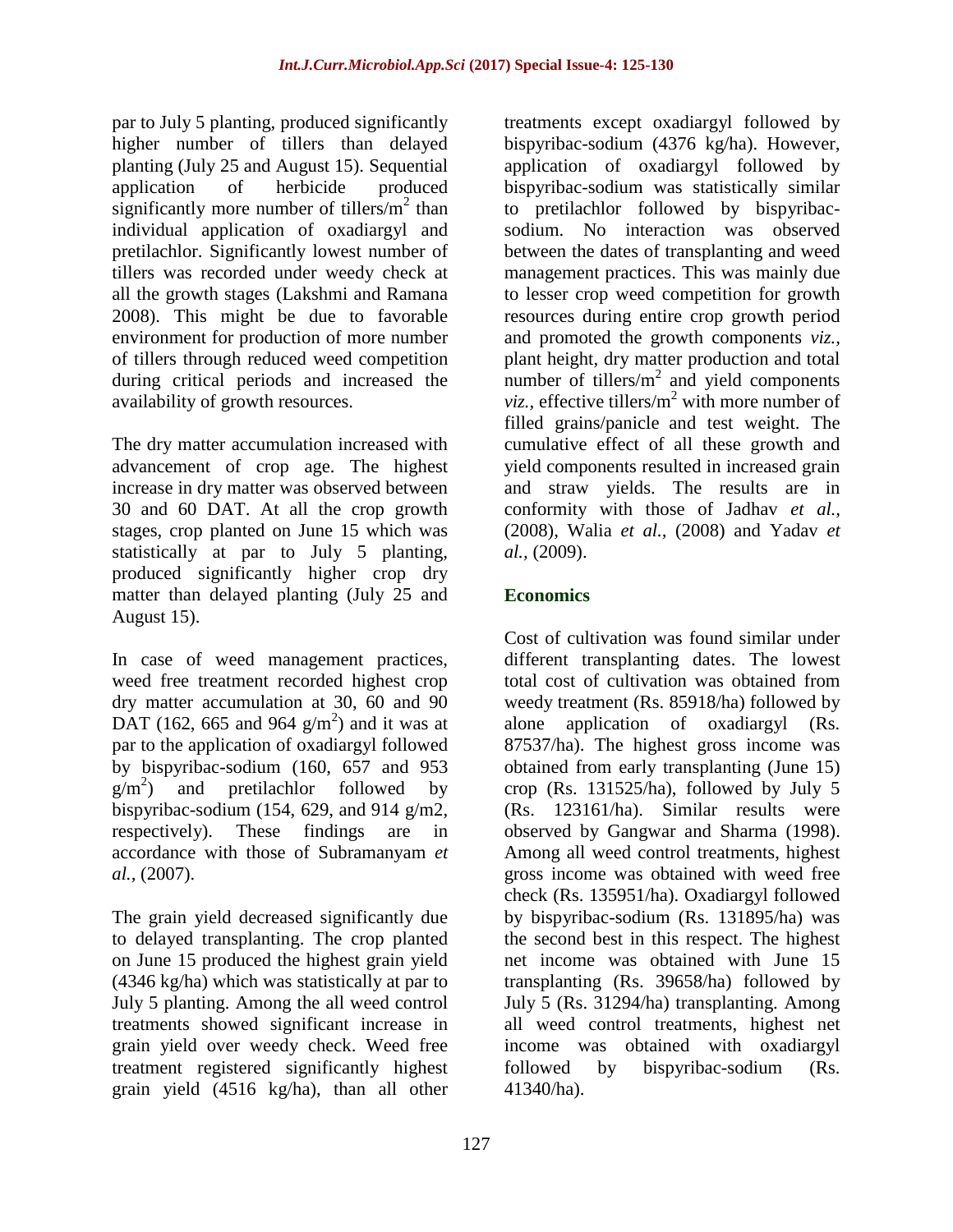| <b>Treatments</b>                                                 |                  | Plant height (cm) |               |                | Number of tillers m <sup>-2</sup> |                | <b>Drymatter accumulation</b><br>$(g m-2)$ |        |               |                           |
|-------------------------------------------------------------------|------------------|-------------------|---------------|----------------|-----------------------------------|----------------|--------------------------------------------|--------|---------------|---------------------------|
|                                                                   | 30<br><b>DAS</b> | 60<br><b>DAS</b>  | At<br>harvest | <b>30 DAS</b>  | 60 DAS                            | At<br>harvest  | <b>30 DAS</b>                              | 60 DAS | At<br>harvest | Grain<br>vield<br>(kg/ha) |
| Sub plot (weed control treatments)                                |                  |                   |               |                |                                   |                |                                            |        |               |                           |
| $15 - Jun$                                                        | 65.6             | 94.3              | 104.9         | 288            | 305                               | 301            | 160                                        | 656    | 952           | 4346                      |
| $05-Jul$                                                          | 61.6             | 92.4              | 102.8         | 266            | 279                               | 275            | 146                                        | 601    | 871           | 4058                      |
| $25-Jul$                                                          | 60.3             | 89.2              | 97.6          | 248            | 265                               | 261            | 139                                        | 570    | 827           | 3918                      |
| $15-Aug$                                                          | 56.3             | 84                | 92            | 225            | 240                               | 236            | 126                                        | 516    | 748           | 3289                      |
| $SEm+$                                                            | 1.2              | 1.5               | 1.7           | $\overline{7}$ | 8                                 | $\overline{7}$ | $\overline{4}$                             | 16     | 24            | 109                       |
| CD at $5%$                                                        | 4.3              | 5.4               | 6             | 25             | 27                                | 26             | 14                                         | 58     | 84            | 383                       |
| Sub plot (weed control treatments)                                |                  |                   |               |                |                                   |                |                                            |        |               |                           |
| Oxadiargyl 100g/ha (PE)                                           | 60.1             | 89.4              | 100           | 248            | 265                               | 262            | 139                                        | 570    | 828           | 3804                      |
| Pretilachlor 1000g/ha (PE)                                        | 59.3             | 88.2              | 99.6          | 226            | 242                               | 239            | 127                                        | 521    | 756           | 3475                      |
| Oxadiargyl 100g/ha (PE) fb<br>bispyribac-Na 25g/ha (25<br>DAT)    | 61.6             | 92.2              | 101.7         | 286            | 305                               | 301            | 160                                        | 657    | 953           | 4376                      |
| Pretilachlor 1000g/ha (PE) fb<br>bispyribac-Na 25g/ha (25<br>DAT) | 60.7             | 91.9              | 101.2         | 280            | 293                               | 289            | 154                                        | 629    | 914           | 4196                      |
| <b>Weed free</b>                                                  | 63.2             | 93.9              | 104.2         | 295            | 309                               | 305            | 162                                        | 665    | 964           | 4516                      |
| Weedy                                                             | 55.8             | 84.6              | 94.7          | 205            | 219                               | 216            | 115                                        | 472    | 684           | 3151                      |
| $SEm\pm$                                                          | 0.9              | 0.9               | 1.2           | 5              | 6                                 | 6              | 3                                          | 12     | 18            | 83                        |
| CD at $5%$                                                        | 2.7              | 2.6               | 3.6           | 16             | 17                                | 17             | 9                                          | 36     | 52            | 238                       |

**Table.1** Effect of different transplanting date and weed management practices on growth parameters and yield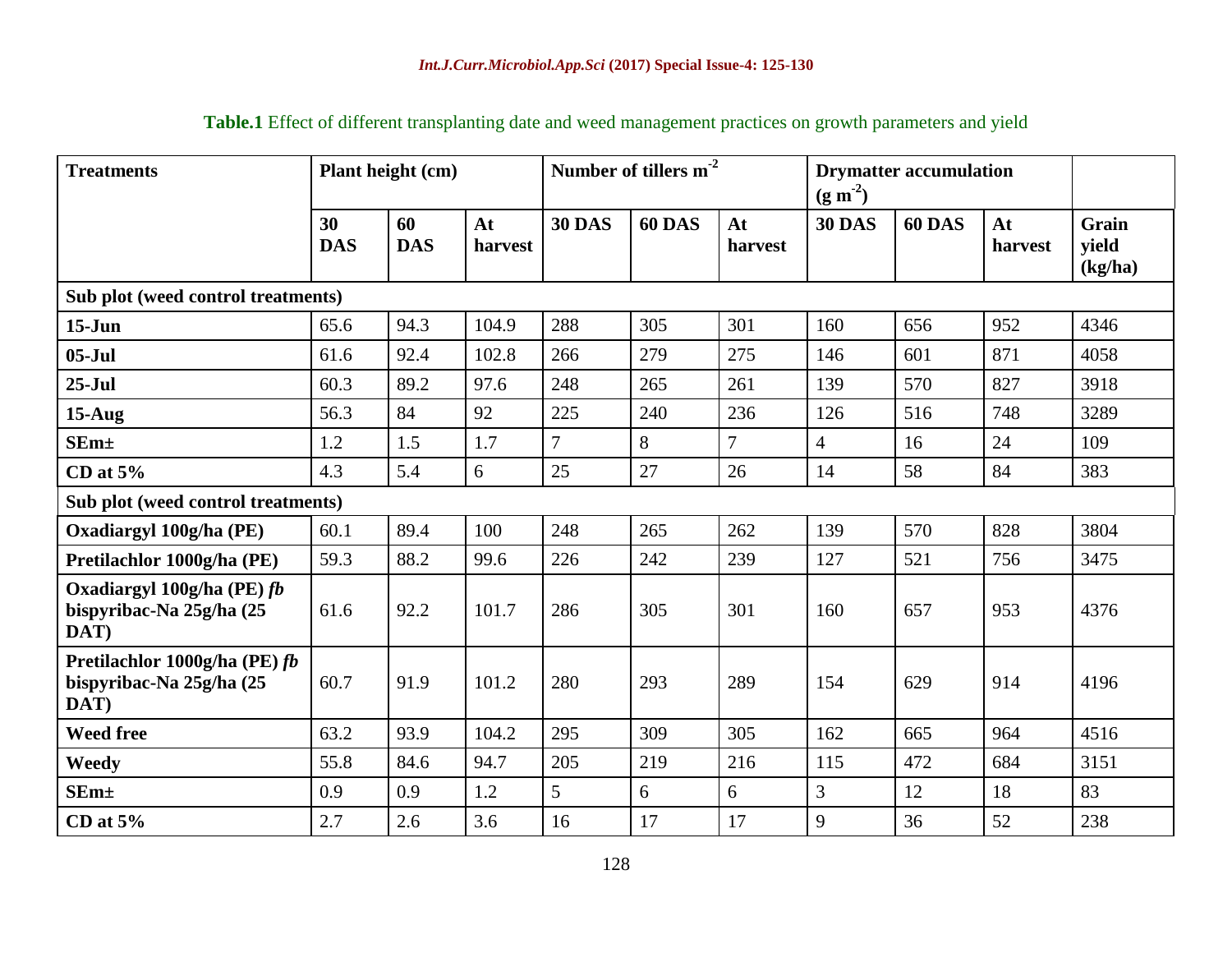| <b>Treatments</b>                                                 | Total cost<br>(Rs/ha) | Gross<br>income<br>(Rs/ha) | Net income<br>(Rs/ha) | B:C  |  |  |  |  |  |  |
|-------------------------------------------------------------------|-----------------------|----------------------------|-----------------------|------|--|--|--|--|--|--|
| Main plot (transplanting dates)                                   |                       |                            |                       |      |  |  |  |  |  |  |
| $15-Jun$                                                          | 91867                 | 131525                     | 39658                 | 1.43 |  |  |  |  |  |  |
| $05-Jul$                                                          | 91867                 | 123161                     | 31294                 | 1.34 |  |  |  |  |  |  |
| $25-Jul$                                                          | 91867                 | 119120                     | 27253                 | 1.29 |  |  |  |  |  |  |
| $15-Aug$                                                          | 91867                 | 100863                     | 8995                  | 1.1  |  |  |  |  |  |  |
| Sub plot (weed control treatments)                                |                       |                            |                       |      |  |  |  |  |  |  |
| Oxadiargyl at 100g/ha (PE)                                        | 87537                 | 115306                     | 27769                 | 1.32 |  |  |  |  |  |  |
| Pretilachlor at 1000g/ha (PE)                                     | 88902                 | 105784                     | 16882                 | 1.19 |  |  |  |  |  |  |
| Oxadiargyl at 100g/ha (PE) fb bispyribac-Na at 25g/ha (25 DAT)    | 90554                 | 131895                     | 41340                 | 1.46 |  |  |  |  |  |  |
| Pretilachlor at 1000g/ha (PE) fb bispyribac-Na at 25g/ha (25 DAT) | 91920                 | 126678                     | 34758                 | 1.38 |  |  |  |  |  |  |
| <b>Weed free</b>                                                  | 105801                | 135951                     | 30149                 | 1.28 |  |  |  |  |  |  |
| <b>Weedy</b>                                                      | 85918                 | 96390                      | 9900                  | 1.15 |  |  |  |  |  |  |

**Table.2** Effect of different transplanting date and weed management practices on economics of different treatments